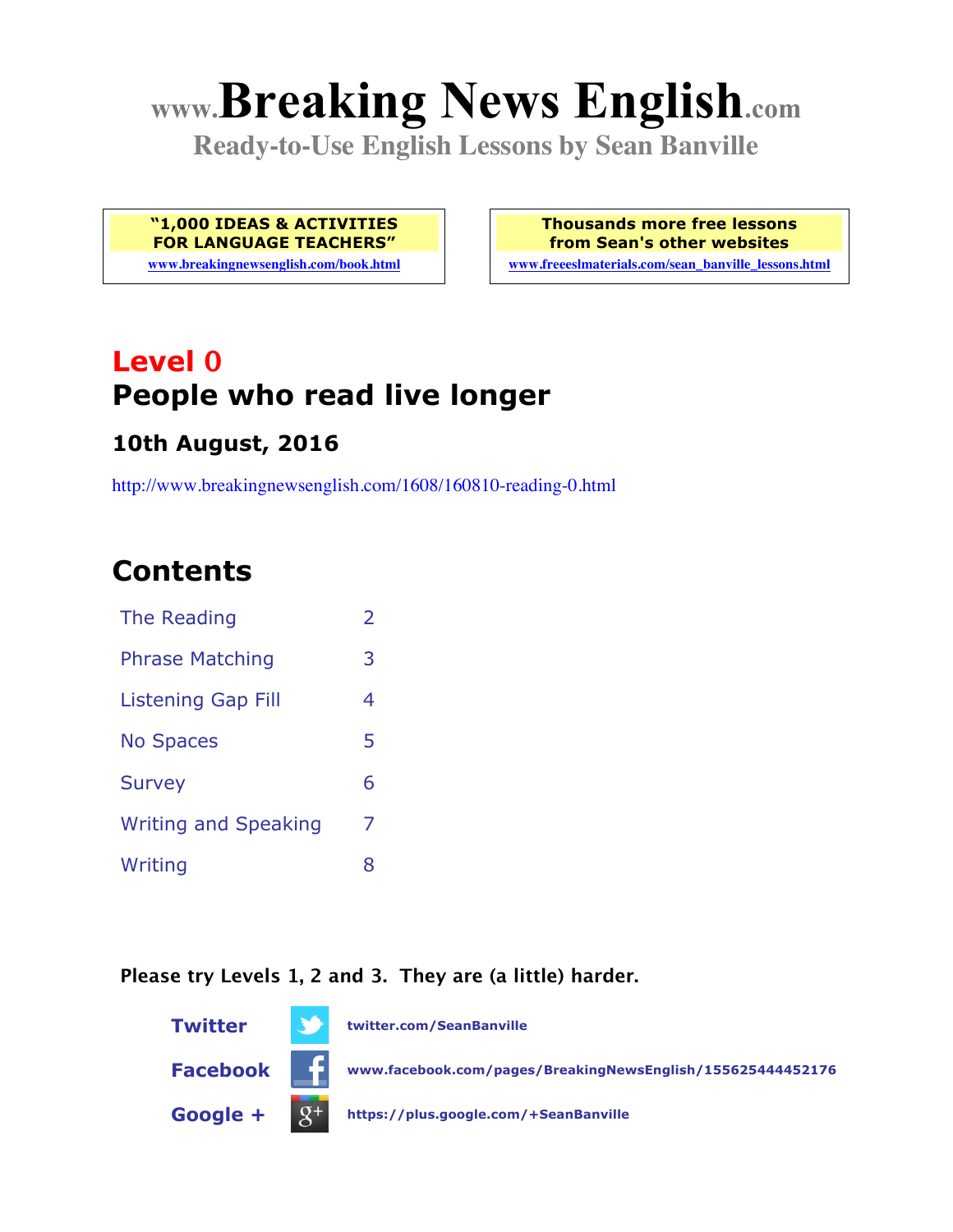### **THE READING**

From http://www.breakingnewsenglish.com/1608/160810-reading-0.html

People who read live longer. Thirty minutes a day is good. Reading keeps our mind busy. It lowers our stress. Books are better than newspapers and magazines. Researchers looked at the lifestyles and reading habits of 3,500 men and women for 12 years. Everyone was over 50 years old at the start of the research.

People who read for up to 3.5 hours a week are 17 per cent less likely to die than people who do not read. Older people live longer when they read. A researcher said it didn't matter if you were male or female, healthy, rich or went to a good school. People over 65 years old watch too much TV. They should read more.

Sources: http://www.**dailymail.co.uk**/health/article-3726386/Why-reading-help-live-longer-Immersinggood-story-mind-active-ease-stress.html http://www.**huffingtonpost.com**/entry/those-who-read-books-live-longer-than-those-who-dontstudy-finds\_us\_57a358c8e4b0104052a17cd2 https://www.**rawstory.com**/2016/08/a-new-study-has-found-that-avid-readers-appear-to-live-alonger-life/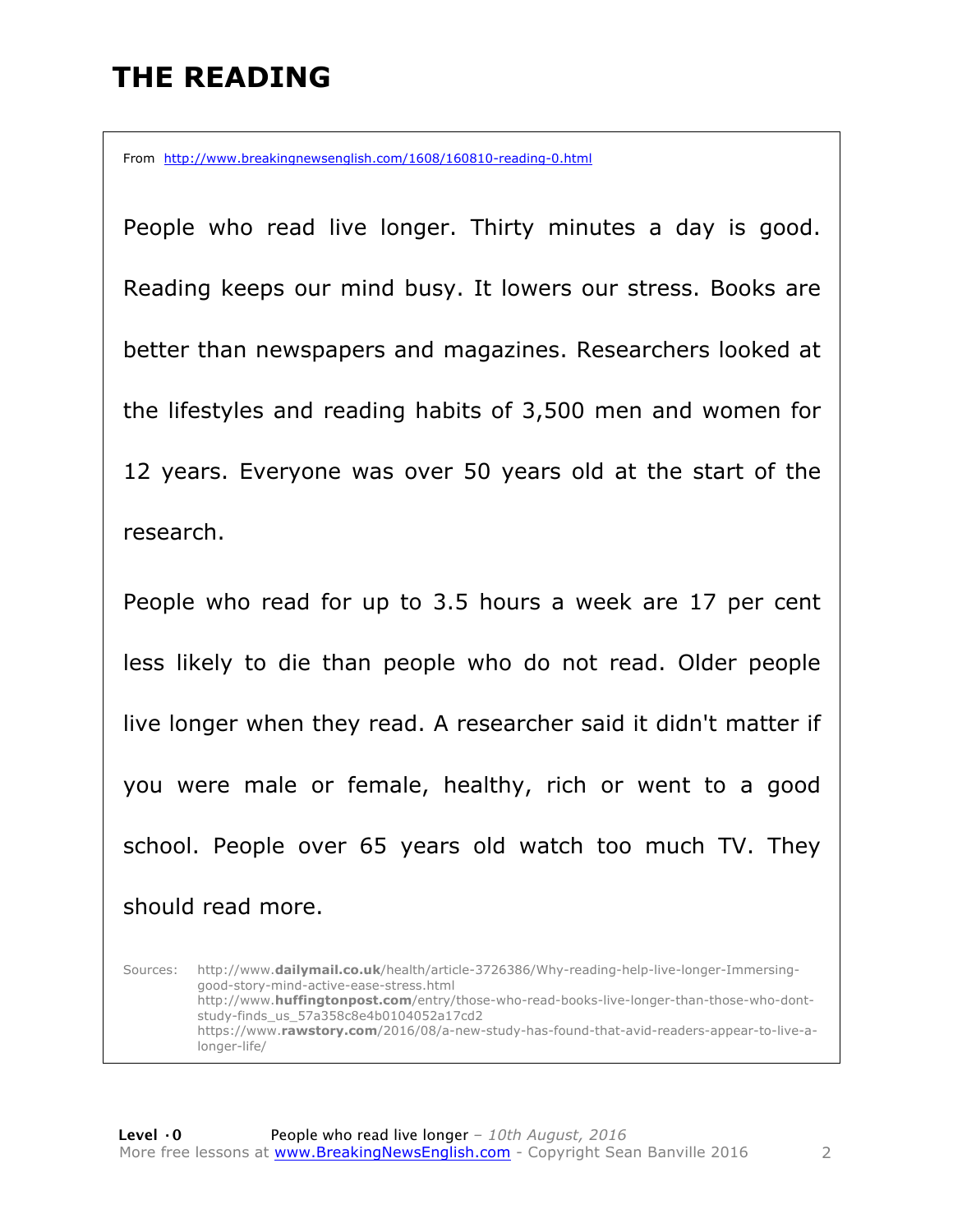### **PHRASE MATCHING**

From http://www.breakingnewsenglish.com/1608/160810-reading-0.html

#### **PARAGRAPH ONE:**

| 1. People who read    |    | a. stress            |
|-----------------------|----|----------------------|
| 2. Thirty minutes a   |    | b. our mind busy     |
| 3. Reading keeps      |    | c. of the research   |
| 4. It lowers our      |    | d. at the lifestyles |
| 5. Books are better   |    | e. habits            |
| 6. Researchers looked | f. | live longer          |
| 7. reading            |    | g. than newspapers   |
| 8. at the start       |    | h. day is good       |
|                       |    |                      |

#### **PARAGRAPH TWO:**

8. They should read

| 1. People who read for      |    | a. didn't matter       |
|-----------------------------|----|------------------------|
| 2. 17 per cent less         |    | b. watch too much TV   |
| 3. Older                    |    | c. or female           |
| 4. A researcher said it     | d. | more                   |
| 5. male                     |    | e. up to 3.5 hours a w |
| 6. went                     | f. | people                 |
| 7. People over 65 years old |    | g. likely to die       |

h. to a good school

week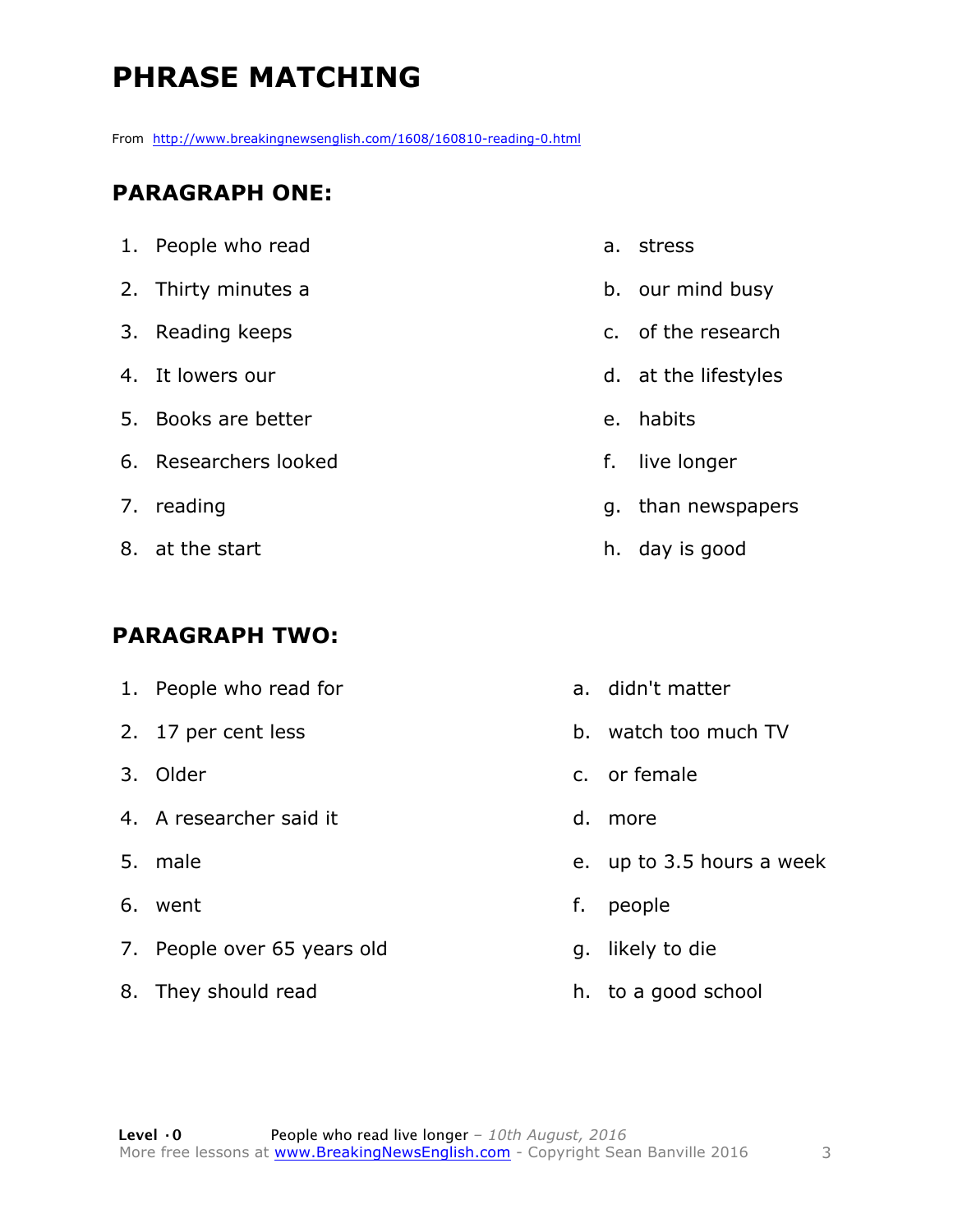### **LISTEN AND FILL IN THE GAPS**

From http://www.breakingnewsenglish.com/1608/160810-reading-0.html

|                                                                                                                  | People (1) __________________________ longer. Thirty minutes a day    |
|------------------------------------------------------------------------------------------------------------------|-----------------------------------------------------------------------|
|                                                                                                                  | is good. Reading (2) _______________________ busy. It lowers our      |
|                                                                                                                  | stress. Books (3) ______________________ newspapers and               |
|                                                                                                                  | magazines. Researchers (4) ______________________ lifestyles          |
|                                                                                                                  |                                                                       |
|                                                                                                                  | years. Everyone was over 50 years old                                 |
|                                                                                                                  |                                                                       |
|                                                                                                                  |                                                                       |
|                                                                                                                  | per cent (8) ________________________ die than people who do not      |
|                                                                                                                  | read. Older people live longer (9) ______________________. A          |
|                                                                                                                  | researcher said (10) ____________________________ if you were male or |
|                                                                                                                  |                                                                       |
|                                                                                                                  |                                                                       |
| should read more. The state of the state of the state of the state of the state of the state of the state of the |                                                                       |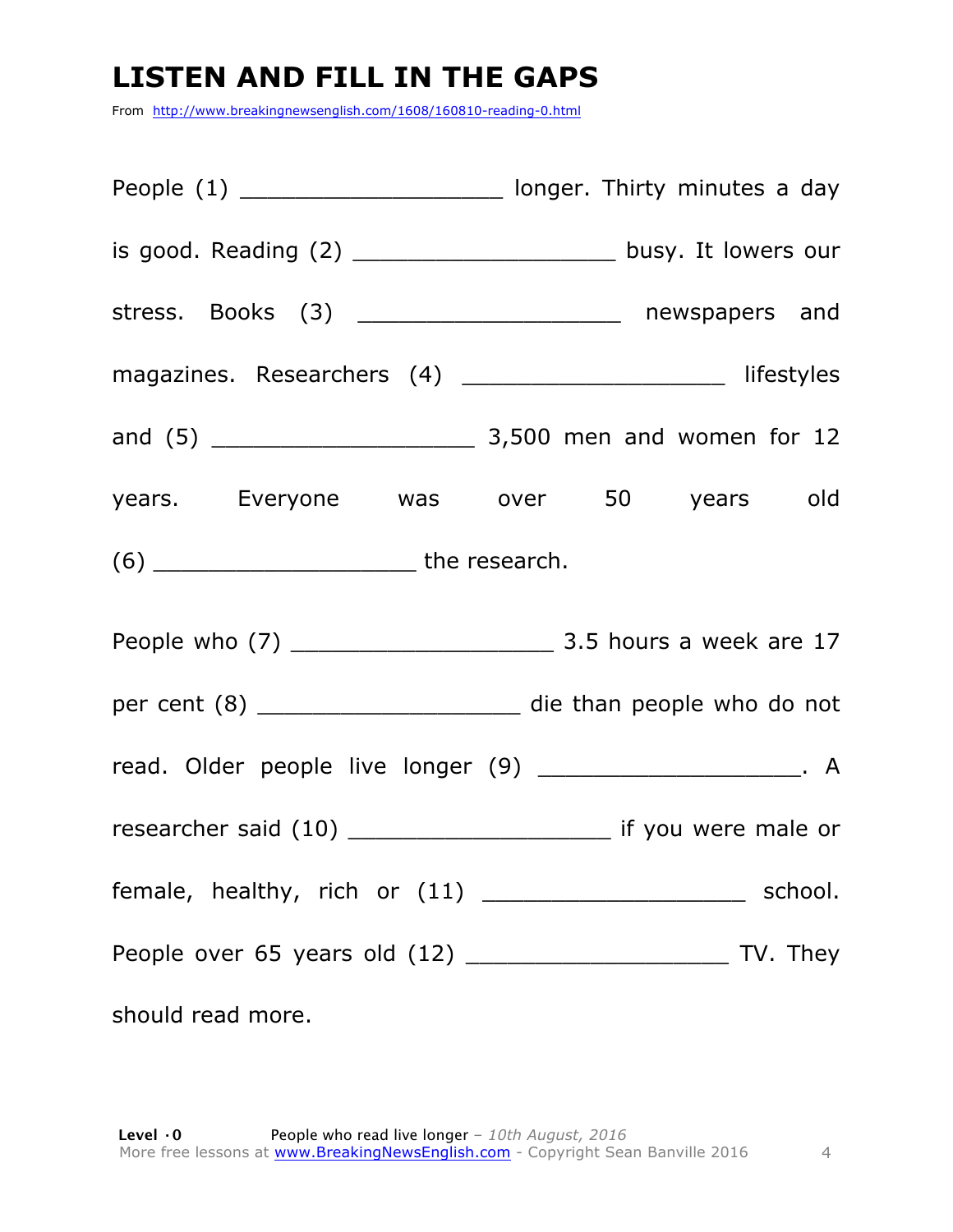## **PUT A SLASH ( / )WHERE THE SPACES ARE**

From http://www.breakingnewsenglish.com/1608/160810-reading-0.html

Peoplewhoreadlivelonger.Thirtyminutesadayisgood.Readingkeeps

ourmindbusy.Itlowersourstress.Booksarebetterthannewspapersan

dmagazines.Researcherslookedatthelifestylesandreadinghabitsof3,

500menandwomenfor12years.Everyonewasover50yearsoldatthest

artoftheresearch.Peoplewhoreadforupto3.5hoursaweekare17perce

ntlesslikelytodiethanpeoplewhodonotread.Olderpeoplelivelongerw

hentheyread.Aresearchersaiditdidn'tmatterifyouweremaleorfemale

,healthy,richorwenttoagoodschool.Peopleover65yearsoldwatchtoo

muchTV.Theyshouldreadmore.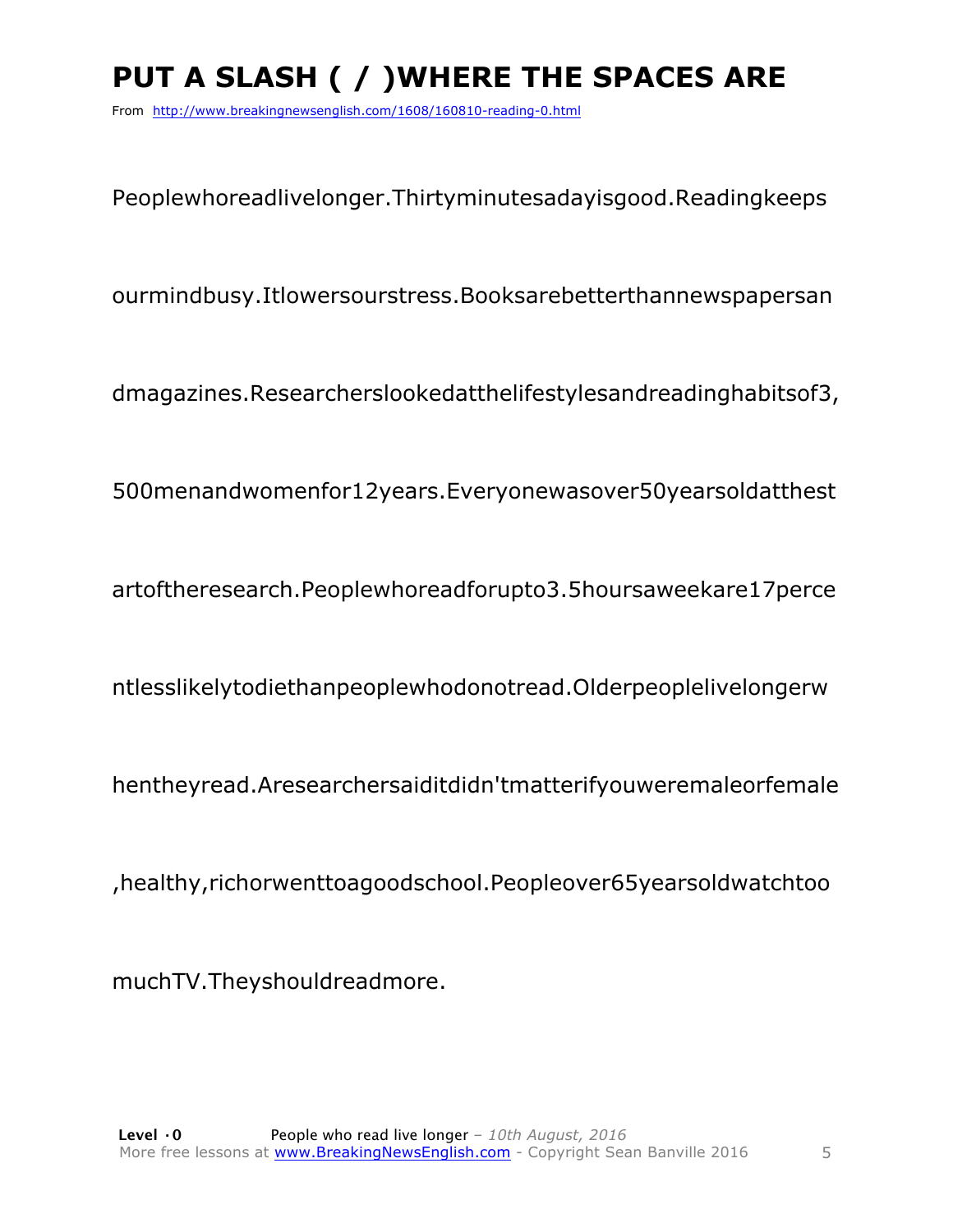### **READING SURVEY**

From http://www.breakingnewsenglish.com/1608/160810-reading-4.html

Write five GOOD questions about reading in the table. Do this in pairs. Each student must write the questions on his / her own paper.

When you have finished, interview other students. Write down their answers.

|      | STUDENT 1 | STUDENT 2 | STUDENT 3 |
|------|-----------|-----------|-----------|
| Q.1. |           |           |           |
| Q.2. |           |           |           |
| Q.3. |           |           |           |
| Q.4. |           |           |           |
| Q.5. |           |           |           |

- Now return to your original partner and share and talk about what you found out. Change partners often.
- Make mini-presentations to other groups on your findings.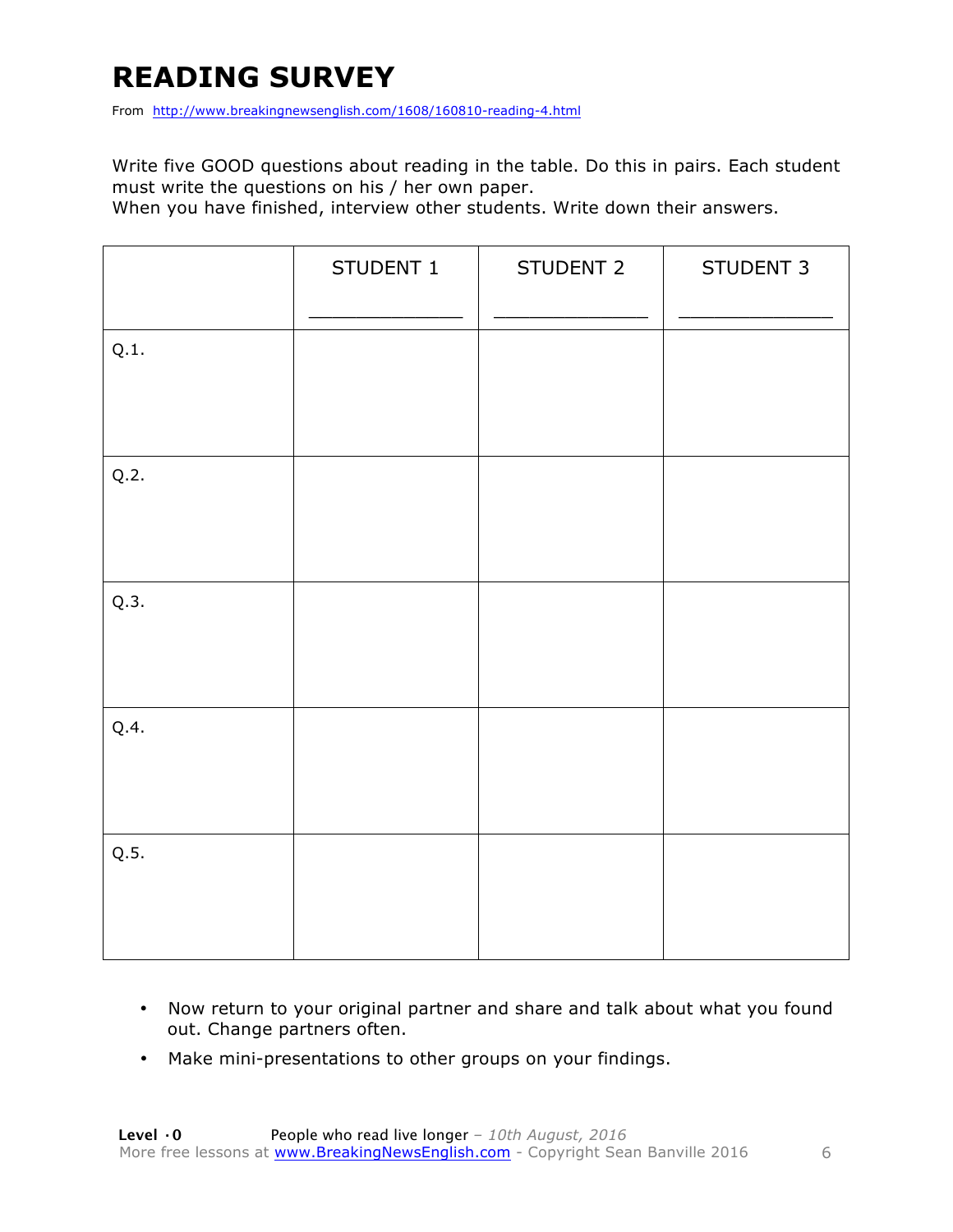### **WRITE QUESTIONS & ASK YOUR PARTNER(S)**

Student A: Do not show these to your speaking partner(s).

| a) |  |  |
|----|--|--|
| b) |  |  |
| c) |  |  |
| d) |  |  |
| e) |  |  |
| f) |  |  |
|    |  |  |

*People who read live longer – 10th August, 2016* More free lessons at www.BreakingNewsEnglish.com

### **WRITE QUESTIONS & ASK YOUR PARTNER(S)**

-----------------------------------------------------------------------------

Student B: Do not show these to your speaking partner(s).

| a) |  |  |
|----|--|--|
| b) |  |  |
| c) |  |  |
| d) |  |  |
| e) |  |  |
|    |  |  |
| f) |  |  |